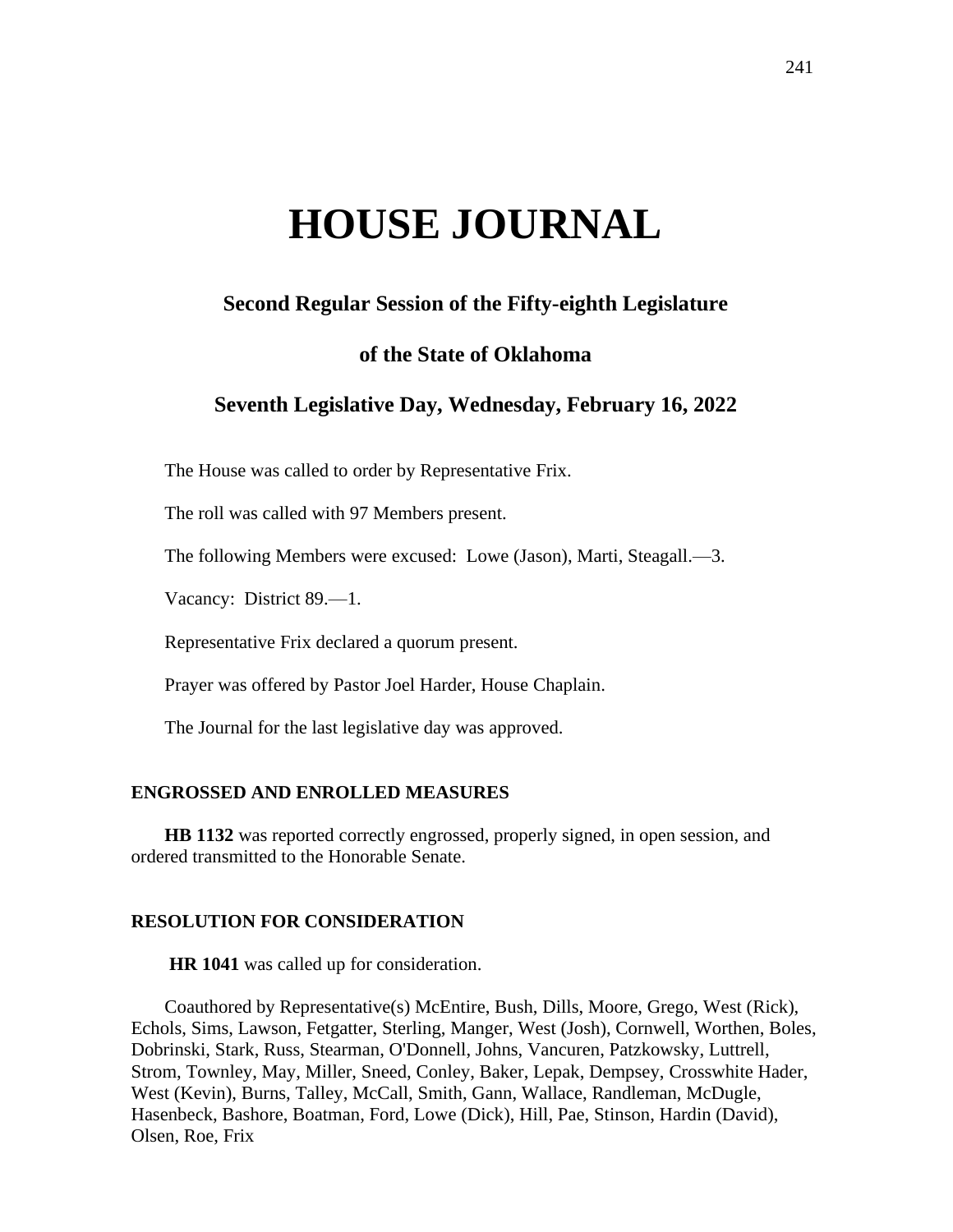Upon motion of Representative West (Tammy), **HR 1041** was considered and adopted.

**HR 1041** was referred for enrollment.

# **GENERAL ORDER**

**HB 1628** by Hardin (David) of the House and Murdock of the Senate was read and considered.

Representative Hardin (David) moved to suspend House Rule 8.8 for an untimely filed floor amendment, which motion was declared adopted upon roll call as follows:

Aye: Baker, Bashore, Boatman, Boles, Burns, Bush, Caldwell (Chad), Caldwell (Trey), Conley, Cornwell, Crosswhite Hader, Culver, Davis, Dempsey, Dobrinski, Echols, Fetgatter, Ford, Frix, Gann, Grego, Hardin (David), Hardin (Tommy), Hasenbeck, Hilbert, Johns, Kannady, Kendrix, Kerbs, Lawson, Lepak, Lowe (Dick), Luttrell, Manger, Martinez, May, McBride, McDugle, McEntire, Miller, Mize, Moore, Newton, Nollan, O'Donnell, Olsen, Osburn, Pae, Patzkowsky, Phillips, Roberts (Dustin), Roberts (Eric), Roberts (Sean), Roe, Sims, Smith, Sneed, Stark, Stearman, Sterling, Stinson, Strom, Townley, Vancuren, West (Kevin), West (Rick), West (Tammy), Williams, Wolfley, Worthen, Mr. Speaker.--71.

Nay: Bell, Bennett, Blancett, Brewer, Dollens, Fugate, Goodwin, Munson, Provenzano, Ranson, Rosecrants, Turner, Virgin, Waldron, Walke.--15.

Excused: Dills, Hill, Humphrey, Lowe (Jason), Marti, Nichols, Pfeiffer, Pittman, Randleman, Russ, Steagall, Talley, Wallace, West (Josh).--14.

Vacancy: District 89.--1.

Representative Hardin (David) moved to amend **HB 1628**, Page 1, Section 1, Line 24 by striking the words "based on a point system", which amendment was declared adopted upon roll call as follows:

Aye: Baker, Bashore, Boatman, Boles, Burns, Bush, Caldwell (Chad), Conley, Cornwell, Crosswhite Hader, Culver, Davis, Dempsey, Dobrinski, Echols, Frix, Gann, Grego, Hardin (David), Hardin (Tommy), Hasenbeck, Hilbert, Humphrey, Johns, Kendrix, Kerbs, Lawson, Lepak, Lowe (Dick), Luttrell, Manger, Martinez, May, McBride, McDugle, McEntire, Miller, Mize, Moore, Newton, Nollan, O'Donnell, Olsen, Osburn, Pae, Patzkowsky, Pfeiffer, Phillips, Randleman, Roberts (Dustin), Roberts (Eric), Roberts (Sean), Roe, Sims, Smith, Sneed, Stark, Stearman, Sterling, Strom, Talley, Townley, Vancuren, Wallace, West (Kevin), West (Rick), West (Tammy), Williams, Wolfley, Worthen, Mr. Speaker.--71.

Nay: Bell, Bennett, Blancett, Brewer, Dollens, Fugate, Goodwin, Munson, Provenzano, Ranson, Rosecrants, Turner, Virgin, Waldron.--14.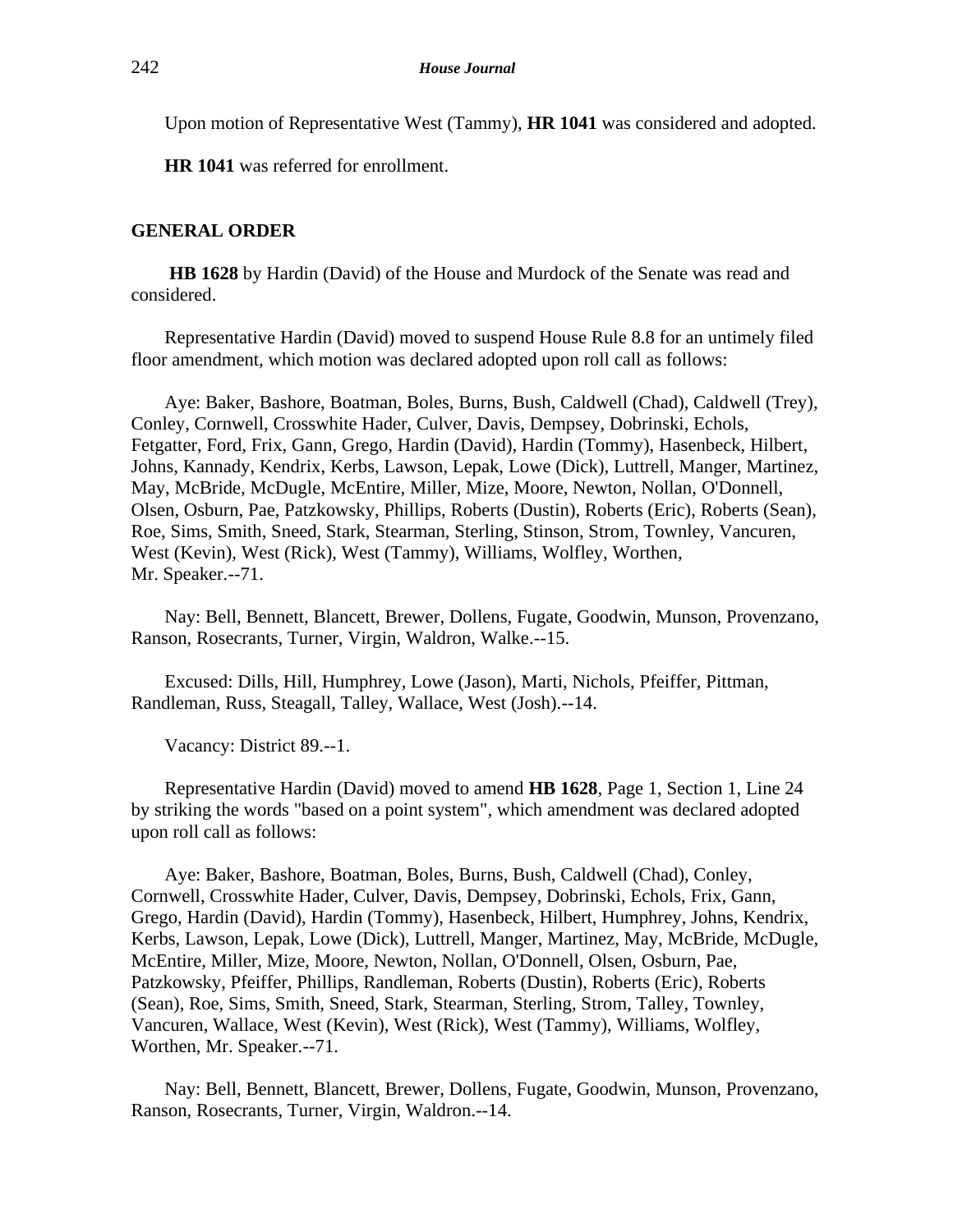Excused: Caldwell (Trey), Dills, Fetgatter, Ford, Hill, Kannady, Lowe (Jason), Marti, Nichols, Pittman, Russ, Steagall, Stinson, Walke, West (Josh).--15.

Vacancy: District 89.--1.

Representative Hardin (David) moved to amend **HB 1628** by striking the title, the enacting clause, the entire bill and inserting in lieu thereof a floor substitute, which floor substitute was declared adopted.

Representative Hardin (David) moved that **HB 1628** be advanced from General Order, which motion was declared adopted.

## **THIRD READING**

**HB 1628** was read at length for the third time. On passage of the measure, the roll call was as follows:

Aye: Baker, Bashore, Boatman, Boles, Burns, Bush, Caldwell (Chad), Caldwell (Trey), Conley, Cornwell, Crosswhite Hader, Culver, Davis, Dempsey, Dills, Dobrinski, Echols, Fetgatter, Ford, Frix, Gann, Grego, Hardin (David), Hardin (Tommy), Hasenbeck, Hilbert, Hill, Humphrey, Johns, Kannady, Kendrix, Kerbs, Lawson, Lepak, Lowe (Dick), Luttrell, Manger, Martinez, May, McBride, McDugle, McEntire, Miller, Mize, Moore, Munson, Newton, Nichols, Nollan, O'Donnell, Olsen, Osburn, Pae, Patzkowsky, Pfeiffer, Provenzano, Randleman, Roberts (Dustin), Roberts (Eric), Roberts (Sean), Roe, Russ, Sims, Smith, Sneed, Stark, Stearman, Sterling, Stinson, Strom, Talley, Townley, Vancuren, Walke, Wallace, West (Kevin), West (Rick), West (Tammy), Williams, Wolfley, Worthen, Mr. Speaker.--82.

Nay: Bell, Bennett, Blancett, Brewer, Dollens, Fugate, Goodwin, Pittman, Ranson, Rosecrants, Turner, Virgin, Waldron.--13.

Excused: Lowe (Jason), Marti, Phillips, Steagall, West (Josh).--5.

Vacancy: District 89.--1.

The measure passed.

**HB 1628** was referred for engrossment.

#### **MOTION**

Representative Roberts (Eric) moved that pursuant to the list emailed to the Membership of the House from the Majority Floor Leader's office, that said measures be considered read for the second time, which amendment was declared adopted.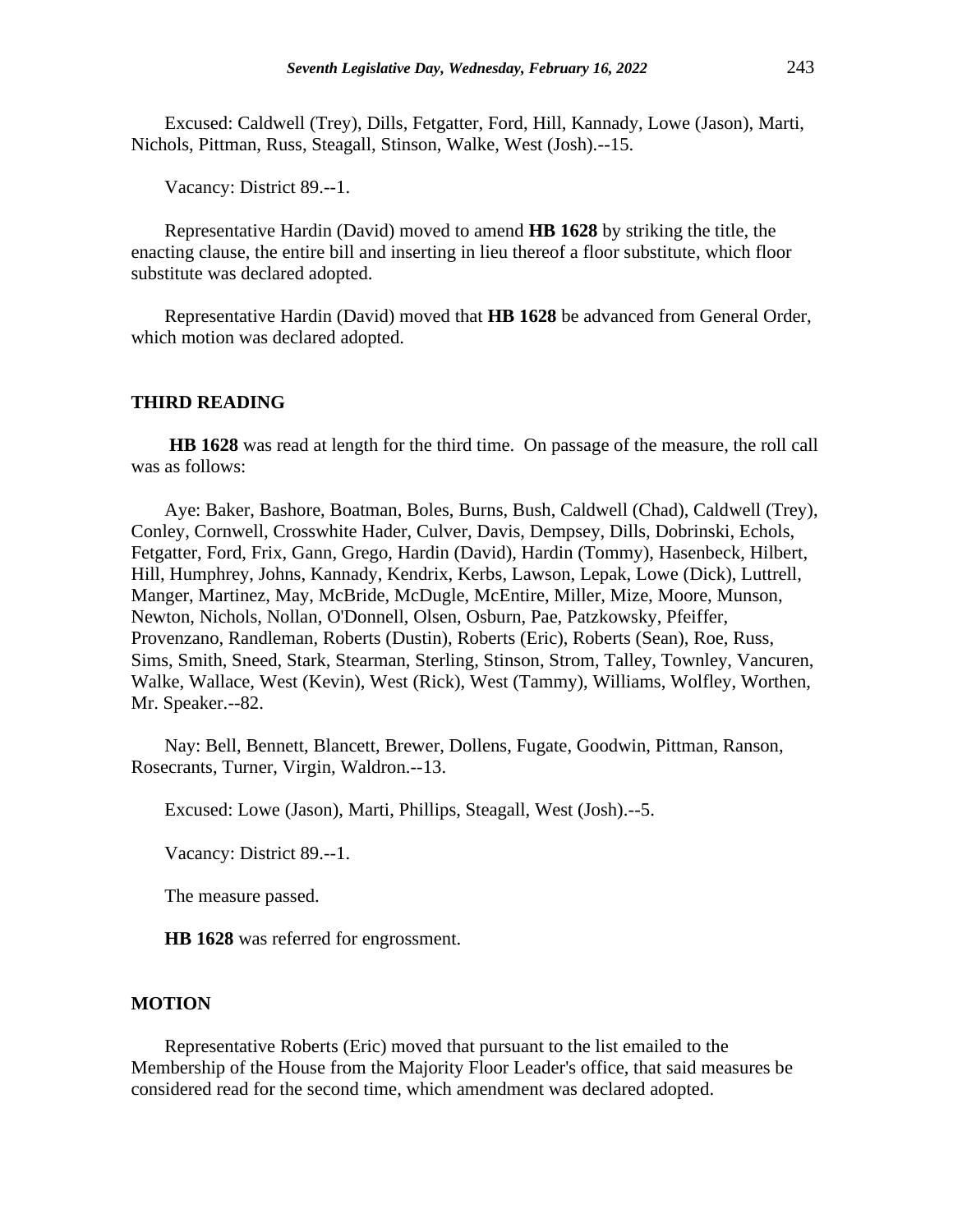# **SECOND READING**

The following were read for the second time and referred to committee:

**HB 4449** − Joint Committee on Appropriations and Budget **HB 4450** − Joint Committee on Appropriations and Budget **HB 4451** − Joint Committee on Appropriations and Budget **HB 4452** − Joint Committee on Appropriations and Budget **HB 4453** − Joint Committee on Appropriations and Budget **HB 4454** − Joint Committee on Appropriations and Budget **HB 4455** − Joint Committee on Appropriations and Budget **HB 4456** − Joint Committee on Appropriations and Budget **HB 4457** − Joint Committee on Appropriations and Budget **HB 4458** − Joint Committee on Appropriations and Budget **HB 4459** − Joint Committee on Appropriations and Budget **HB 4460** − Joint Committee on Appropriations and Budget **HB 4461** − Joint Committee on Appropriations and Budget **HB 4462** − Joint Committee on Appropriations and Budget **HB 4463** − Joint Committee on Appropriations and Budget **HB 4464** − Joint Committee on Appropriations and Budget **HB 4465** − Joint Committee on Appropriations and Budget **HB 4466** − Joint Committee on Appropriations and Budget **HB 4467** − Joint Committee on Appropriations and Budget **HB 4468** − Joint Committee on Appropriations and Budget **HB 4469** − Joint Committee on Appropriations and Budget **HB 4470** − Joint Committee on Appropriations and Budget **HB 4471** − Joint Committee on Appropriations and Budget **HB 4472** − Joint Committee on Appropriations and Budget **HB 4473** − Joint Committee on Appropriations and Budget **HB 4474** − Joint Committee on Appropriations and Budget

# **MOTION**

Representative Kendrix moved pursuant to the list emailed to the Membership of the House from the Majority Floor Leader's office, that said measures be considered referred accordingly, which motion was declared adopted.

# **MEASURES REASSIGNED**

The following measures were reassigned:

**HB 1616** − Withdrawn from Public Safety and referred to Business and Commerce. **HB 2368** − Withdrawn from Rules and referred to Agriculture and Rural Development. **HB 2978** − Withdrawn from Public Health and referred to Rules.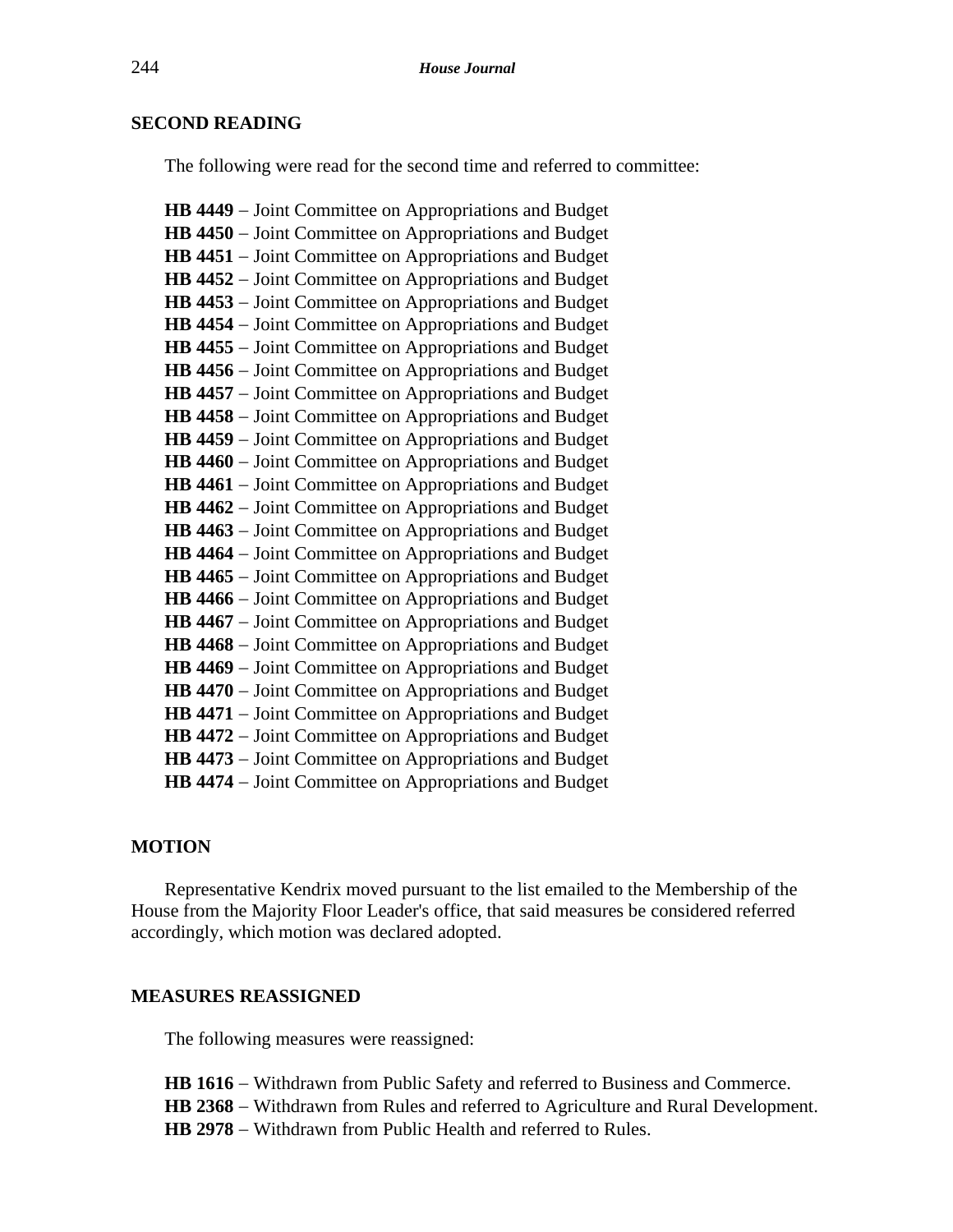**HB 3056** − Withdrawn from Rules and referred to Elections and Ethics. **HB 3311** − Withdrawn from Rules and referred to Public Health. HB 3492 − Withdrawn from Appropriations and Budget and referred to Rules. HB 3493 − Withdrawn from Appropriations and Budget and referred to Rules. **HB 3498** − Withdrawn from Rules and referred to Appropriations and Budget. **HB 3500** − Withdrawn from Rules and referred to Common Education. **HB 3512** − Withdrawn from Rules and referred to Public Health. **HB 3560** − Withdrawn from Rules and referred to Public Health. **HB 3678** − Withdrawn from Elections and Ethics and referred to Rules. **HB 3680** − Withdrawn from Elections and Ethics and referred to Rules. **HB 3683** − Withdrawn from Rules and referred to Public Health. **HB 3813** − Withdrawn from Rules and referred to Alcohol, Tobacco and Controlled Substances. **HB 3969** − Withdrawn from Rules and referred to Appropriations and Budget. **HB 3970** − Withdrawn from Rules and referred to Veterans and Military Affairs. **HB 4316** − Withdrawn from Public Health and referred to Rules. **HB 4319** − Withdrawn from Rules and referred to Public Health. HB 4377 − Withdrawn from Judiciary - Criminal and referred to Rules. HB 4386 − Withdrawn from Rules and referred to Appropriations and Budget.

#### **MESSAGES FROM THE SENATE**

Announcing the passage of **SBs 1096, 1173, 1175, 1203, 1298, 1300, 1303, 1305, 1474, 1511, 1522** and **1781**. The above measures were introduced and read for the first time.

**SB 1096** − By Bergstrom, Bullard and Jett of the Senate and Hasenbeck of the House.

An Act relating to hospitals; amending 63 O.S. 2021, Section 1-706a, which relates to visitation; allowing presence of certain spiritual or religious leader; updating statutory reference; and declaring an emergency.

**SB 1173** − By Weaver of the Senate and Hardin (David) of the House.

An Act relating to sheriffs; amending 19 O.S. 2021, Section 547.1, which relates to the National Sheriffs' Association annual conference; modifying location for certain conference; updating statutory language; and providing an effective date.

**SB 1175** − By Rader of the Senate and Pae of the House.

An Act relating to school personnel; amending 70 O.S. 2021, Section 5-149.2, which relates to designation of school personnel to attend certain training; requiring a school district board of education that adopts certain policy to submit it to the State Department of Education; providing for policies to be made available to the public; updating statutory references; providing an effective date; and declaring an emergency.

**SB 1203** − By Stanley of the Senate and Roe of the House.

An Act relating to public health; creating Courtney's Law; defining term; requiring health care facility, health care provider, or genetic counselor to provide certain information to parents under certain condition; directing State Department of Health to make certain information about chromosomal disorders available; requiring information to be culturally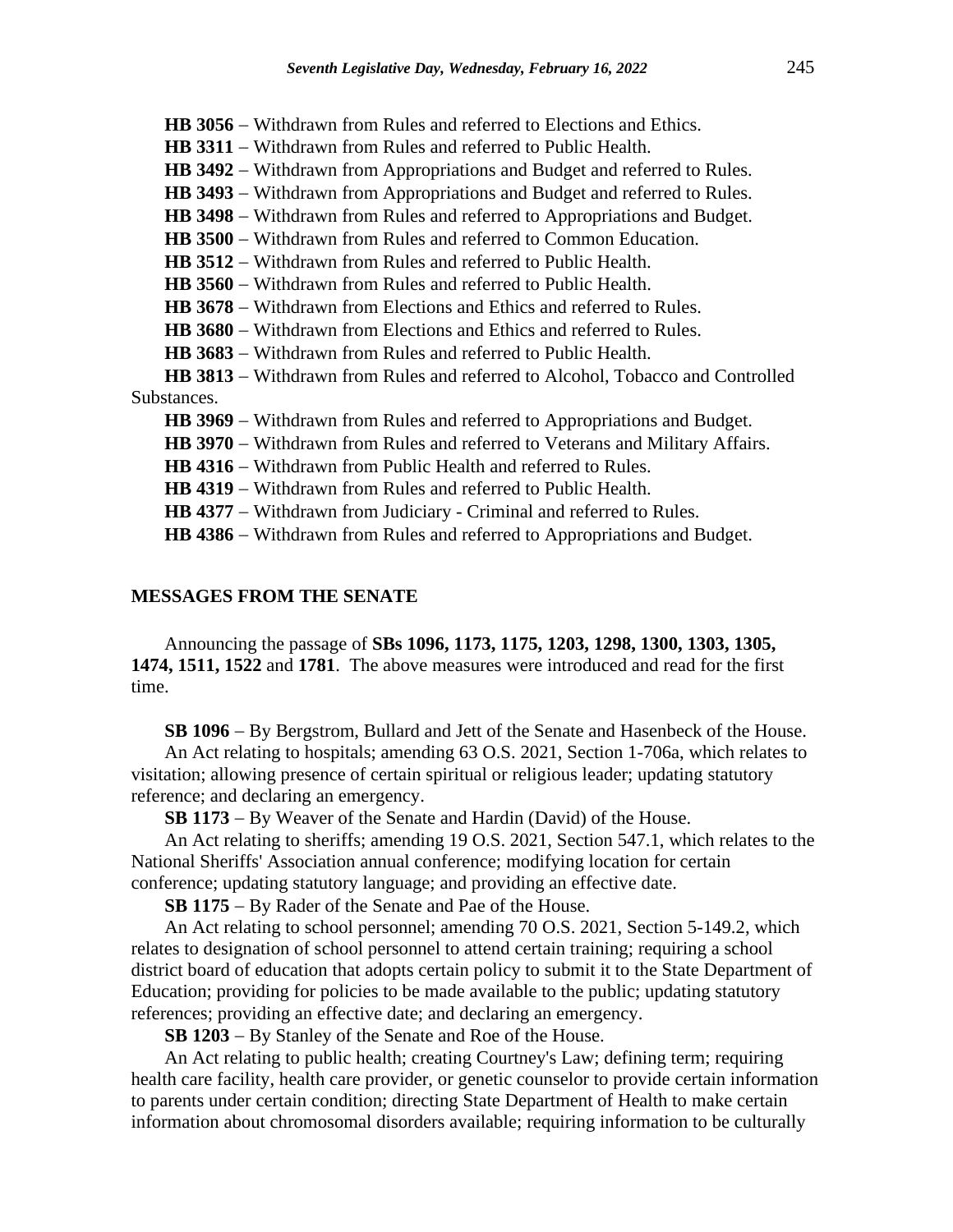and linguistically appropriate to extent practicable; directing promulgation of rules; providing for codification; and providing an effective date.

**SB 1298** − By Rader of the Senate and Pfeiffer of the House.

An Act relating to the Oklahoma Open Meeting Act; amending 25 O.S. 2021, Sections 307 and 307.1, which relate to executive sessions and videoconference exceptions; authorizing the Oklahoma Tax Commission to hold executive session for certain purposes; updating statutory language; providing exceptions; authorizing taxpayers to attend executive session with the Commission via videoconference; and providing an effective date.

**SB 1300** − By Rader of the Senate and Pfeiffer of the House.

An Act relating to license plates; amending 47 O.S. 2021, Sections 1135.2 and 1135.4, as last amended by Sections 4 and 6, Chapter 276, O.S.L. 2021, which relate to official special license plates and personalized license plates; requiring the Oklahoma Tax Commission to send renewal notification by electronic mail; providing exception if no electronic mail address is provided; and providing an effective date.

**SB 1303** − By Rader of the Senate and Pfeiffer of the House.

An Act relating to sales and use tax; amending 68 O.S. 2021, Section 1364.3, which relates to hearings and increased personnel to increase collections; modifying amount of required locations to conduct hearings; authorizing use of teleconferencing or videoconferencing to conduct hearings; defining terms; updating statutory reference; and providing an effective date.

**SB 1305** − By Rader of the Senate and Pfeiffer of the House.

An Act relating to withholding tax rate; amending 68 O.S. 2021, Sections 2385.26 and 2385.30, which relate to deduction from royalty payments and pass-through entities; matching the required withholding rate to the highest marginal individual income tax rate; updating statutory language; and providing an effective date.

**SB 1474** − By Rader of the Senate and McCall of the House.

An Act relating to motor vehicles; amending 47 O.S. 2021, Section 1110, which relates to perfection of security interest; providing exception to prohibition of certain title transfers; requiring certain agreement; construing provision; and declaring an emergency.

**SB 1511** − By Rosino of the Senate and Pfeiffer of the House.

An Act relating to medical marijuana; amending 63 O.S. 2021, Section 425, as last amended by Section 5, Chapter 553, O.S.L. 2021, which relates to discrimination against medical marijuana license holder; imposing certain restrictions on location of medical marijuana commercial grower; providing method of certain measurement; providing exceptions; and declaring an emergency.

**SB 1522** − By Bullard of the Senate and Humphrey of the House.

An Act relating to personal identification information of retired peace officers; amending 21 O.S. 2021, Section 1176, which relates to use of certain devices and the records of the county assessor to harass peace officers; prohibiting use of certain devices to harass retired peace officers; defining term; amending 68 O.S. 2021, Section 2899.1, which relates to requests to county assessors to keep personal information confidential; authorizing retired peace officers to request the confidentiality of personal information; defining term; and providing an effective date.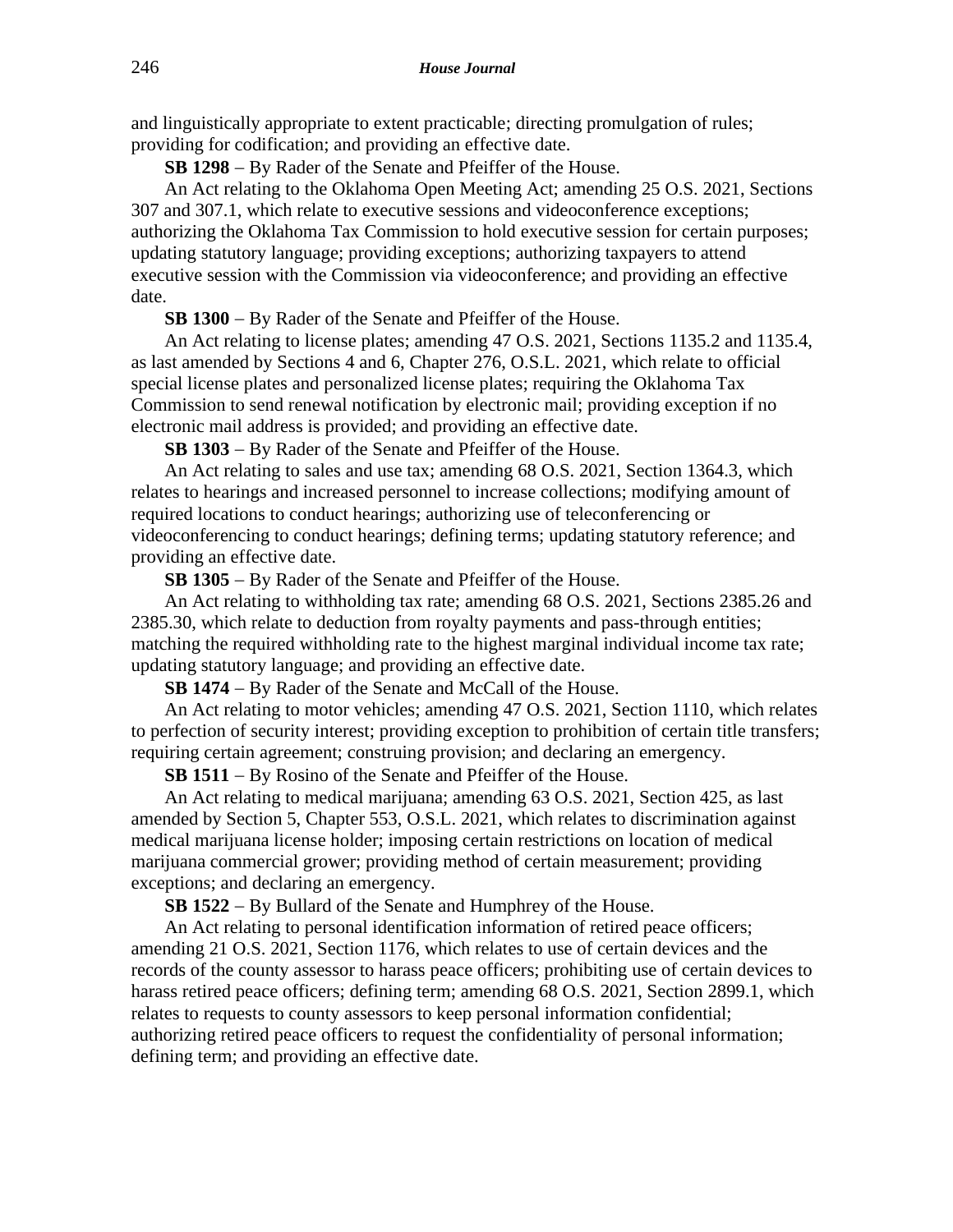**SB 1781** − By Rader of the Senate and Talley of the House.

An Act relating to aircraft excise tax; amending 68 O.S. 2021, Section 6004, which relates to the report on transfer of legal ownership aircraft; modifying report requirements; updating statutory reference; and providing an effective date.

Announcing the passage of **SCR 19**. The measure was introduced and read.

**SCR 19** − By Daniels of the Senate.

A Concurrent Resolution relating to Joint Rules; amending Joint Rules for the 58th Legislature.

# **CHANGE IN AUTHORSHIP**

The following measures had a change in principal House author:

**HB 3615 -** Remove Representative McEntire as principal House author and substitute with Representative Roberts (Dustin)

**HB 3936 -** Remove Representative Kannady as principal House author and substitute with Representative Culver

**HB 3941 -** Remove Representative Kannady as principal House author and substitute with Representative Culver

**HB 3955 -** Remove Representative Kannady as principal House author and substitute with Representative Culver

**HB 4001 -** Remove Representative Burns as principal House author and substitute with Representative Culver

**HB 4387 -** Remove Representative Baker as principal House author and substitute with Representative Hilbert

**HB 4388 -** Remove Representative Baker as principal House author and substitute with Representative Hilbert

#### **COMMITTEE REPORTS**

The following were reported by the committees named, ordered printed and placed on the Calendar unless otherwise indicated:

DO PASS:

**HB 3002** − Business and Commerce, Authored by Senator Taylor (principal Senate author)

**HB 3040** − Public Health, Authored by Senator Garvin (principal Senate author)

**HB 3067** − Technology

**HB 3168** − Technology, Authored by Senator Leewright (principal Senate author)

**HB 3195** − Business and Commerce

**HB 3217** − Business and Commerce

**HB 3221** − Business and Commerce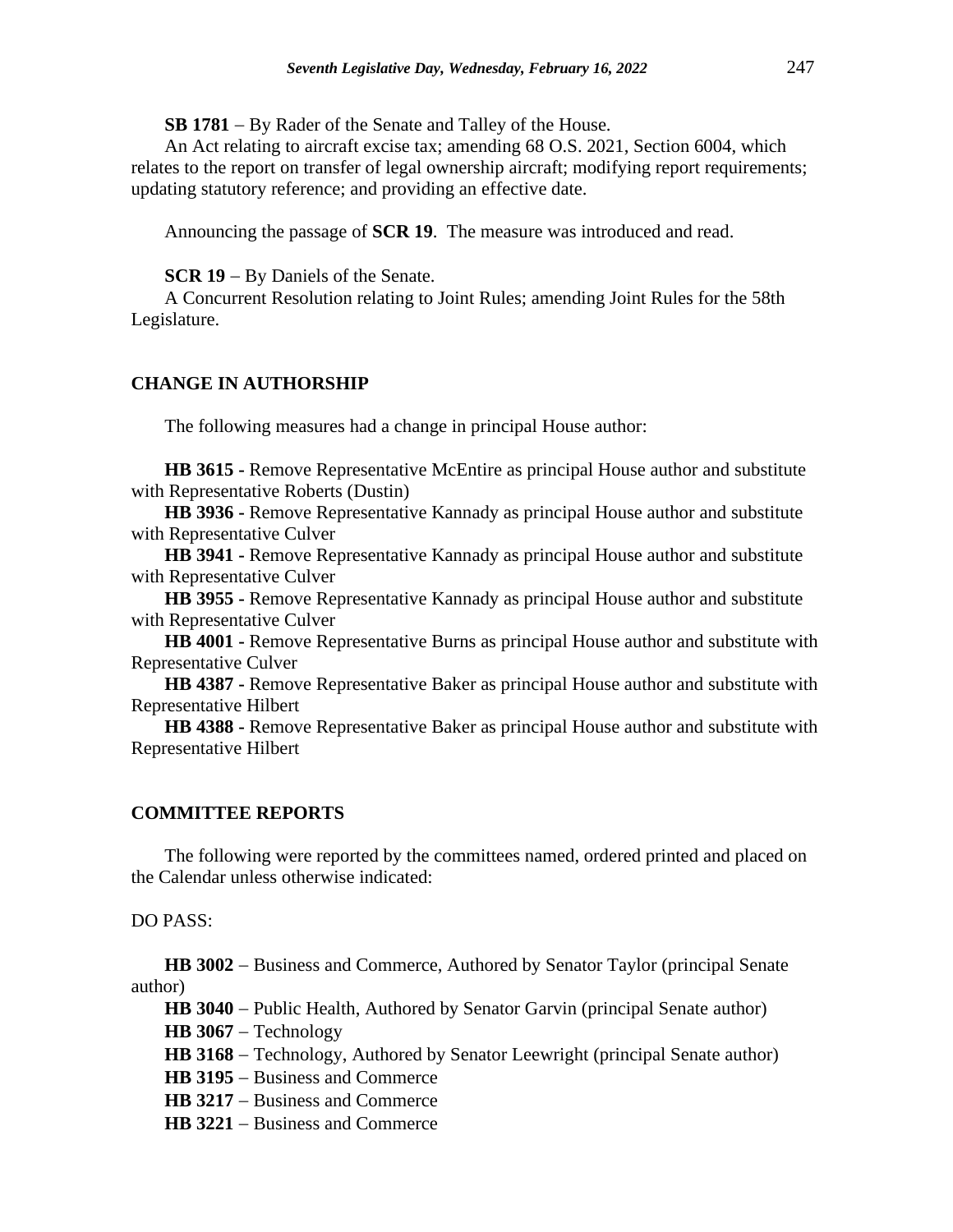HB 3271 − Government Modernization and Efficiency

**HB 3279** − Technology, Coauthored by Representative(s) Pae, and Authored by Senator Jett (principal Senate author)

**HB 3330** − Judiciary - Civil

**HB 3387** − Judiciary - Civil, Authored by Senator Howard (principal Senate author)

**HB 3469** − Children, Youth and Family Services

**HB 3470** − Children, Youth and Family Services, Authored by Senator Rosino (principal Senate author)

HB 3471 – Children, Youth and Family Services, Authored by Senator Rosino (principal Senate author)

**HB 3509** − Public Health

**HB 3510** − General Government

**HB 3822** − Public Safety, Authored by Senator Murdock (principal Senate author)

**HB 3851** − Children, Youth and Family Services

**HB 3867** − Public Health, Authored by Senator Hall (principal Senate author)

**HB 3965** − Business and Commerce

- **HB 3977** − Government Modernization and Efficiency
- **HB 4077** − Judiciary Civil

**HB 4079** − Judiciary - Civil

**HB 4155** − Children, Youth and Family Services

**HB 4188** − Government Modernization and Efficiency, Authored by Senator Stanley (principal Senate author)

**HB 4230** − Insurance

**HB 4371** − Judiciary - Civil, Authored by Senator Weaver (principal Senate author)

DO PASS, As Amended:

**CS** for **HB 2983** − Agriculture and Rural Development, Authored by Senator Murdock (principal Senate author)

**CS** for **HB 3038** − Common Education, Coauthored by Representative(s) Ranson, and Authored by Senator Pemberton (principal Senate author)

**CS** for **HB 3278** − Technology, Authored by Senator Weaver (principal Senate author) **CS** for **HB 3366** − Public Health

**CS** for **HB 3410** − Children, Youth and Family Services, Coauthored by

Representative(s) Bush, and Authored by Senator Garvin (principal Senate author)

**CS** for **HB 3414** − Public Health, Coauthored by Representative(s) Phillips,

Rosecrants, McEntire, Martinez, Dempsey, Dollens, Humphrey, Echols, Talley, McDugle, Davis, and Authored by Senator Paxton (principal Senate author)

**CS** for **HB 3643** − Common Education, Coauthored by Representative(s) Hardin (David), and Authored by Senator Pemberton (principal Senate author)

**CS** for **HB 3644** − Common Education, Coauthored by Representative(s) Hardin (David), and Authored by Senator Taylor (principal Senate author)

**CS** for **HB 3888** − Rules, Authored by Senator Simpson (principal Senate author) **CS** for **HB 4349** − Rules

**CS** for **HB 4390** − Common Education

**CS** for **HJR 1057** − Rules